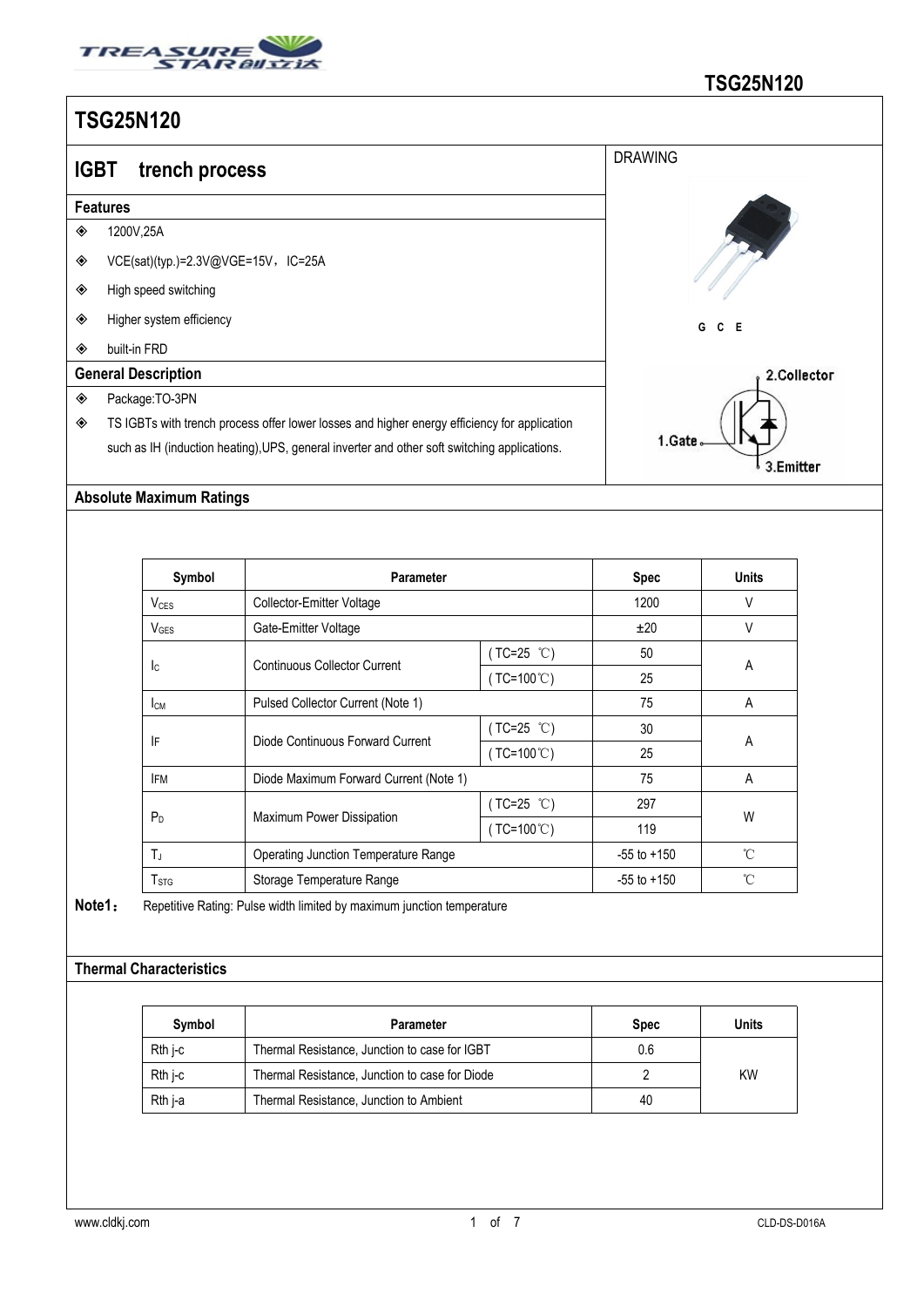

### **Electrical Characteristics** (TC=25℃ unless otherwise noted )

| Symbol                  | Parameter                                     | <b>Test Conditions</b>                                                                              |                     | Min  | <b>Typ</b> | Max    | <b>Units</b> |
|-------------------------|-----------------------------------------------|-----------------------------------------------------------------------------------------------------|---------------------|------|------------|--------|--------------|
|                         | <b>Static characteristics</b>                 |                                                                                                     |                     |      |            |        |              |
| <b>BV<sub>CES</sub></b> | Collector-Emitter Breakdown Voltage           | VGE= 0V, IC= 250uA                                                                                  |                     | 1200 |            |        | $\vee$       |
|                         | Collector-Emitter Leakage Current             | VCE= 1200V, VGE=                                                                                    | Tj=25 $°C$          |      |            | 0.1    |              |
| $l_{\text{CES}}$        |                                               | 0V                                                                                                  | Tj=150 $^{\circ}$ C |      |            | 2.0    | mA           |
|                         | Gate Leakage Current, Forward                 | VGE=20V, VCE= 0V                                                                                    |                     |      |            | 100    | nA           |
| <b>I</b> GES            | Gate Leakage Current, Reverse                 | VGE=-20V, VCE=0V                                                                                    |                     |      |            | $-100$ | nA           |
| VGE(th)                 | Gate Threshold Voltage                        | VGE= VCE, IC= 250uA                                                                                 |                     | 5.0  | 6.0        | 7.0    | V            |
|                         | <b>Collector-Emitter Saturation Voltage</b>   | $VGE=15V,$                                                                                          | Tj=25 $°C$          |      | 2.24       | 2.4    |              |
| VCE(sat)                |                                               | $IC = 25A$                                                                                          | Tj=150 °C           |      | 2.6        |        | V            |
|                         | Diode Forward Voltage                         | VGE= 0V, IF=25A                                                                                     | Tj=25 $°C$          |      | 1.30       |        | $\vee$       |
| VF                      |                                               |                                                                                                     | Tj=150 °C           |      | 1.35       |        |              |
| <b>g</b> <sub>FS</sub>  | transconductance                              | VCE= 20V, IC= 25A                                                                                   |                     |      | 10.5       |        | S            |
|                         | <b>Dynamic characteristics</b>                |                                                                                                     |                     |      |            |        |              |
| Ciss                    | Input Capacitance                             | VCE=25V                                                                                             |                     | 3480 |            | pF     |              |
| Coss                    | Output Capacitance                            | VGE=0V<br>$f = 1$ MHz                                                                               |                     |      | 99         |        |              |
| Crss                    | Reverse Transfer Capacitance                  |                                                                                                     |                     |      | 58         |        |              |
| $Q_{G}$                 | Gate Charge                                   | Vcc=900V, IC=25A, VGE=15V                                                                           |                     |      | tbd        |        | nc           |
|                         | IGBT switching characteristic(Inductive Load) |                                                                                                     |                     |      |            |        |              |
| $t d($ on $)$           | Turn-on Delay Time                            |                                                                                                     |                     |      | 45         |        |              |
| t r                     | Turn-on Rise Time                             | Vcc=600V<br>$IC = 25A$<br><b>VGE=15V/0V</b><br>$RG=15 \Omega$<br>$L_{Load} = 500 \mu H$<br>TC=25 °C |                     |      | 50         |        | ns<br>mJ     |
| t d(off)                | Turn-off Delay Time                           |                                                                                                     |                     |      | 165        |        |              |
| tf                      | Turn-off Fall Time                            |                                                                                                     |                     |      | 98         |        |              |
| Eon                     | Turn-on Switching Loss                        |                                                                                                     |                     |      | 1.33       |        |              |
| Eoff                    | Turn-off Switching Loss                       |                                                                                                     |                     |      | 0.82       |        |              |
| Ets                     | <b>Total Switching Loss</b>                   |                                                                                                     |                     |      | 2.15       |        |              |
| $t d($ on $)$           | Turn-on Delay Time                            |                                                                                                     |                     |      | 35         |        |              |
| t r                     | Turn-on Rise Time                             | $Vcc = 600V$<br>$IC=15A$<br>$VGE = 15V$                                                             |                     |      | 52         |        | ns           |
| t d(off)                | Turn-off Delay Time                           |                                                                                                     |                     |      | 200        |        |              |
| tf                      | Turn-off Fall Time                            |                                                                                                     |                     |      | 225        |        |              |
| Eon                     | Turn-on Switching Loss                        | $RG=15 \Omega$<br>$L_{Load} = 500 \mu H$                                                            |                     |      | 1.35       |        |              |
| Eoff                    | Turn-off Switching Loss                       | TC=150 °C                                                                                           |                     |      | 1.60       |        | mJ           |
| Ets                     | <b>Total Switching Loss</b>                   |                                                                                                     |                     | 2.95 |            |        |              |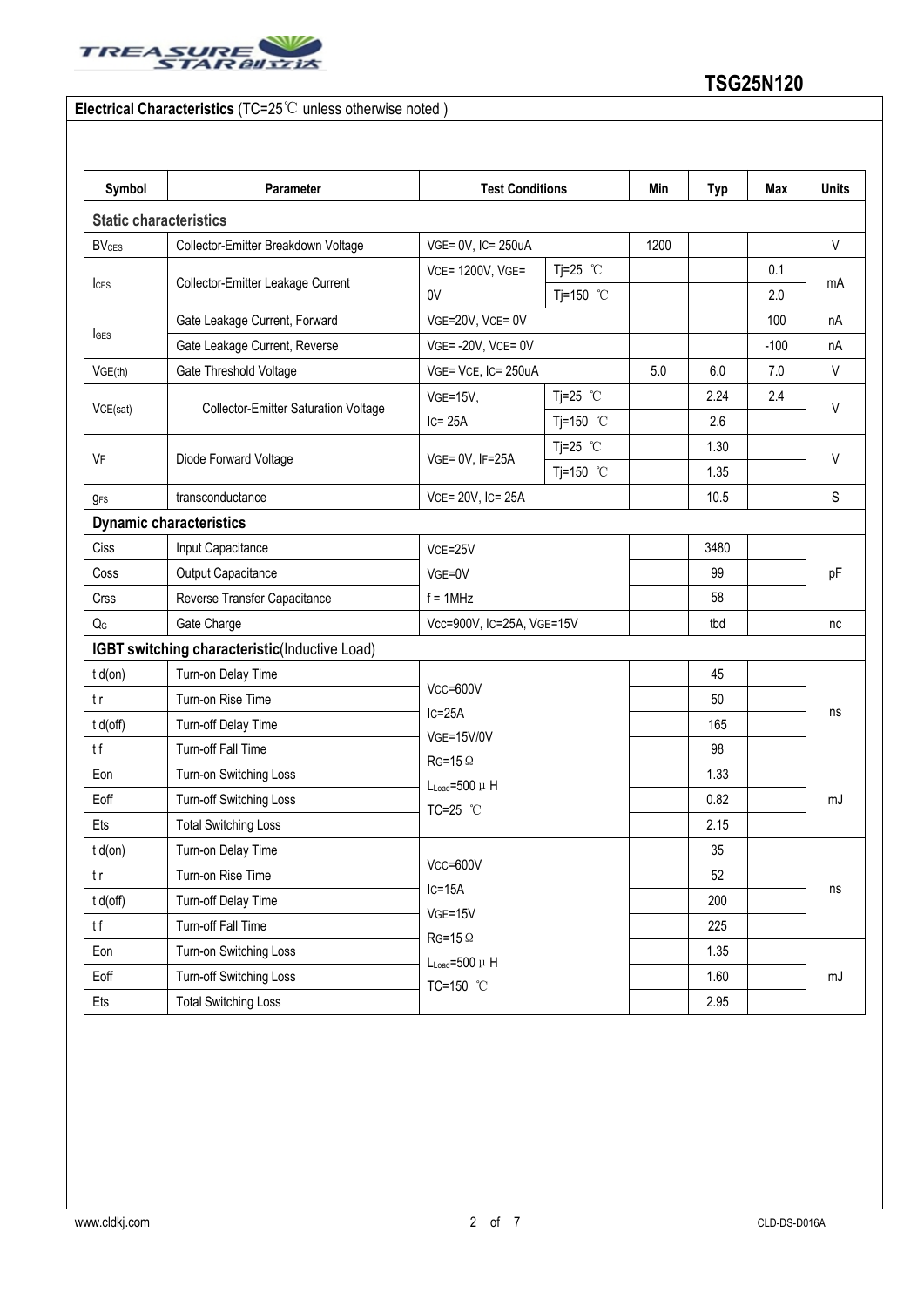

80

70

60

50

 $l_c$ , COLLECTOR CURRENT (A)

#### **Typical Characteristics**

# $\overline{\mathbf{u}}$  $T_c = 80^{\circ}$ C

40  $T_c = 110^{\circ}$ C 30  $20$  $10$  $\pmb{0}$  $10$ 100 f, SWITCHING FREQUENCY (kHz)

Figure 1. Collector current as a function of switching frequency

 $(T_j \le 150^{\circ} \text{C}, D = 0.5, V_{CE} = 600 \text{V},$  $V_{\rm GE}=0/+15\mathrm{V},$   $R_{\rm G}=15\Omega)$ 



Figure 2. Maximum power dissipation as a function of case temperature  $(T_j \leq 150^{\circ}C)$ 



Figure 3. Maximum collector current as a function of case temperature

 $(V_{GE} \ge 15V, T_j \le 150^{\circ}C)$ 



Figure 4. Typical transfer characteristic  $(V_{CE} = 15V)$ 

# **TSG25N120**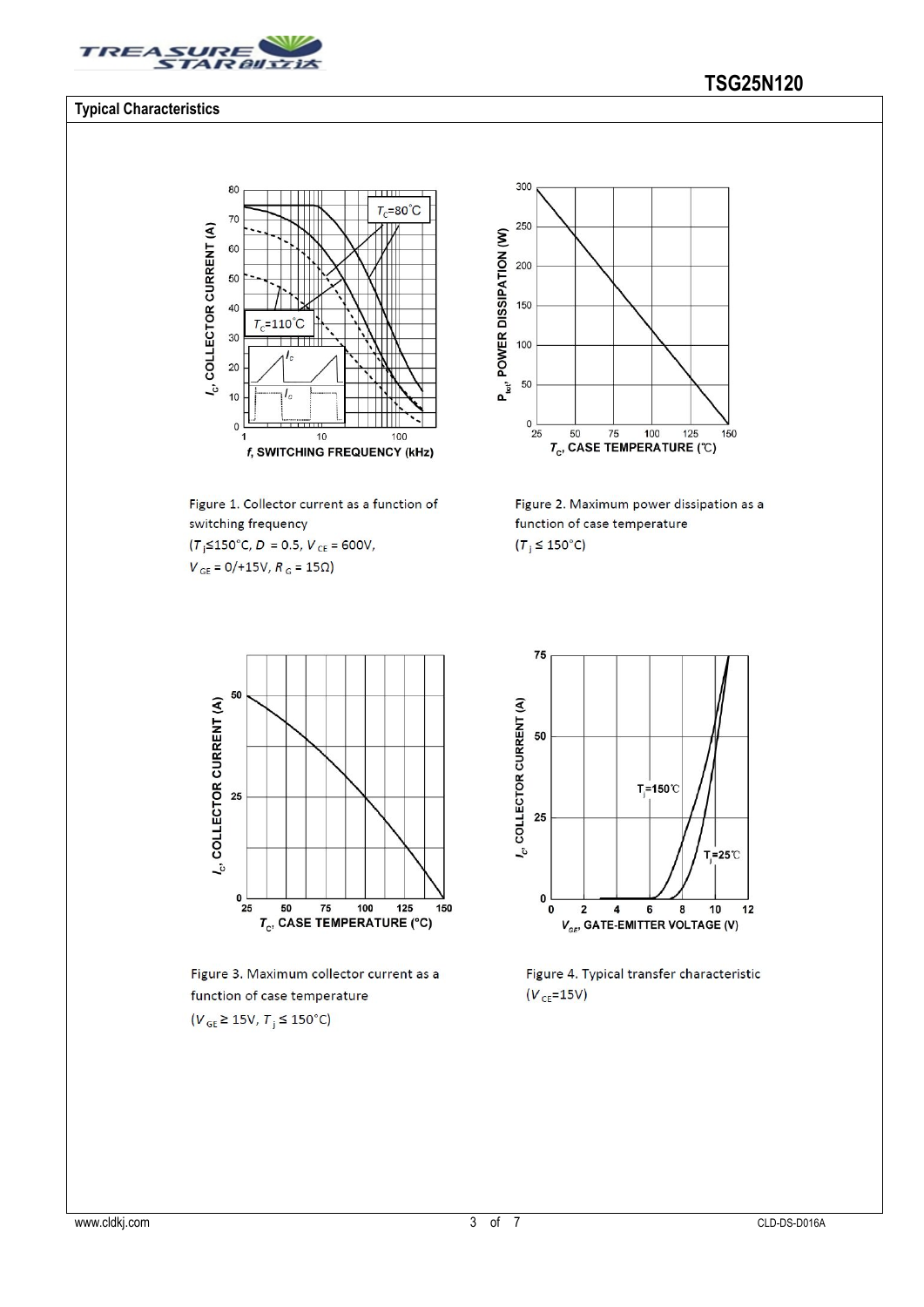



Figure 5. Typical output characteristic  $(T_i = 25^{\circ}C)$ 



Figure 6. Typical output characteristic  $(T_i = 150^{\circ}C)$ 



Figure 7. Typical switching times as a function of collector current (inductive load,  $T_{\parallel} = 150^{\circ}$ C,  $V_{CE} = 600V$ ,  $V_{GE} = 0/15V, R_{G} = 15\Omega,$ Dynamic test circuit in Figure D)



Figure 8. Typical switching times as a function of gate resistor (inductive load,  $T_{\parallel} = 150^{\circ}$ C,  $V_{CE} = 600V$ ,  $V_{GE}$ =0/15V,  $I_C$ =25A, Dynamic test circuit in Figure D)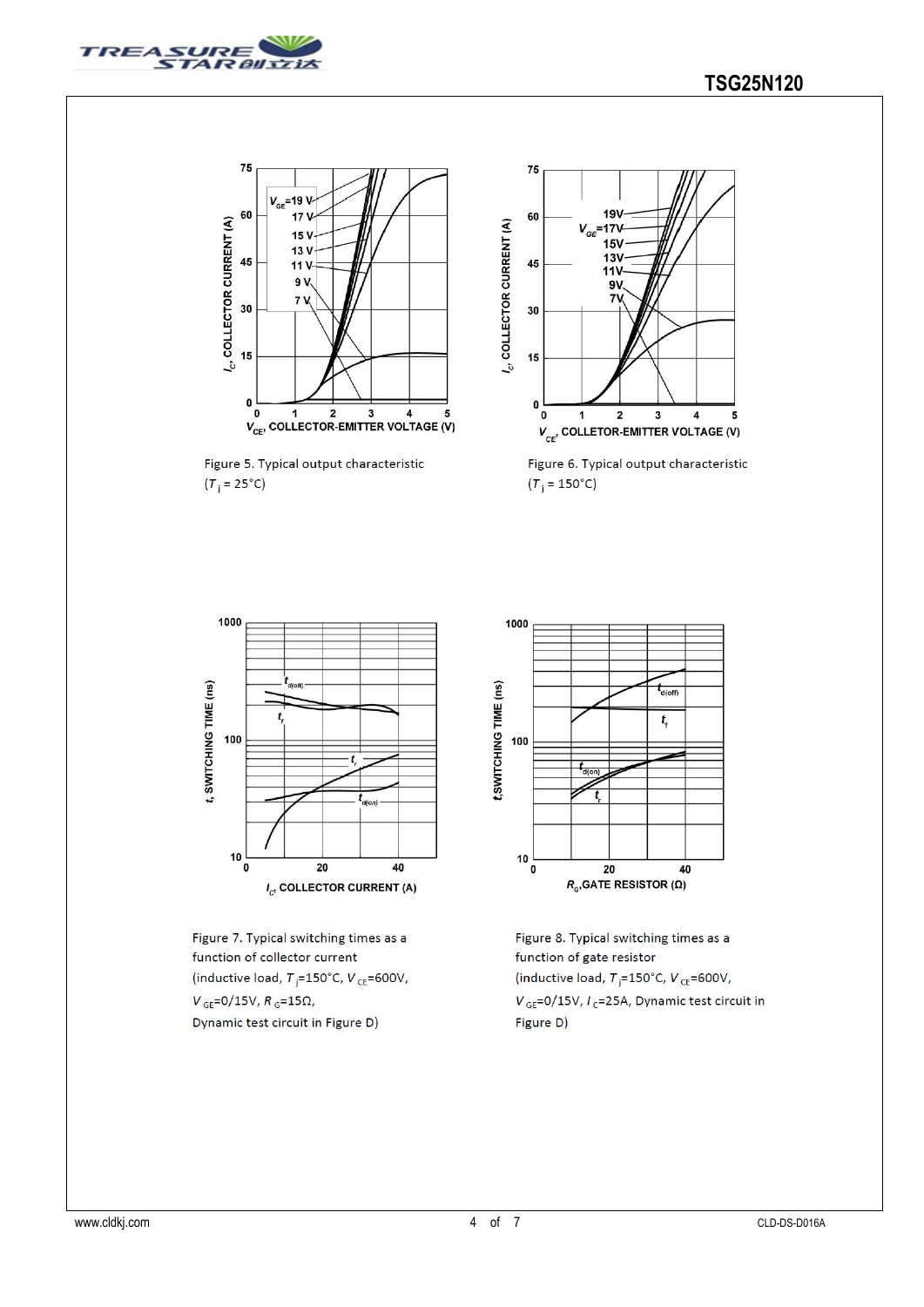



Figure 9. Typical switching energy losses as a function of collector current (inductive load,  $T_{\parallel} = 150^{\circ}$ C,  $V_{CE} = 600V$ ,  $V_{\text{GE}}=0/15V, R_{\text{G}}=15\Omega,$ Dynamic test circuit in Figure D)



Figure 10. Typical switching energy losses as a function of gate resistor (inductive load,  $T_{\rm j}$ =150°C, V<sub>CE</sub>=600V,  $V_{GE} = 0/15V, I_C = 25A,$ Dynamic test circuit in Figure D)



Figure 11. Typical capacitance as a function of collector-emitter voltage

 $(V_{GE}=0V, f = 1 MHz)$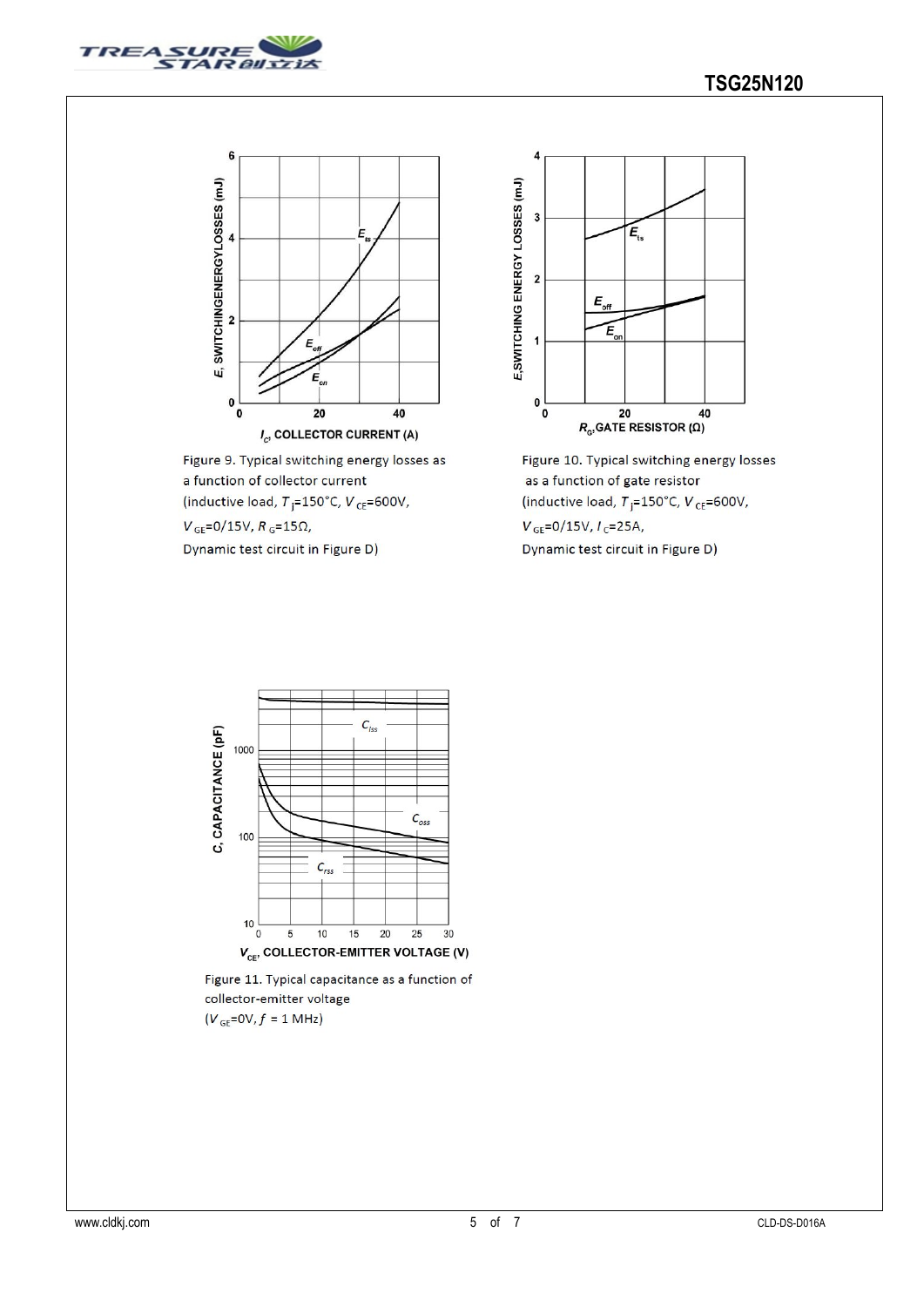

#### **Test circuits and waveforms**













Figure C. Definition of diodes switching characteristics

Figure D. Dynamic test circuit